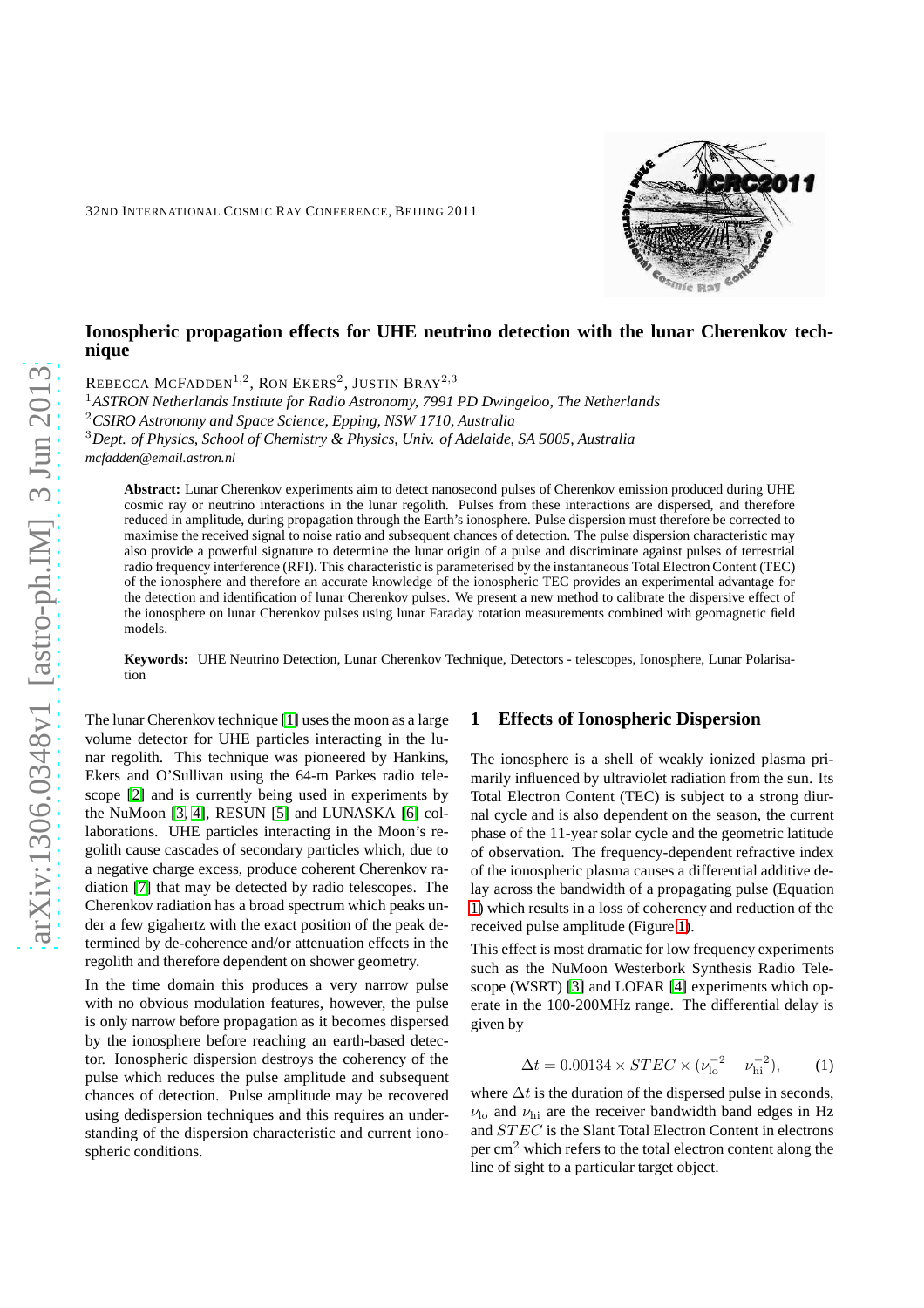

<span id="page-1-0"></span>Figure 1: Pulse amplitude loss due to dispersion error for the NuMoon WSRT and LOFAR experiments and the LU-NASKA Parkes experiment. This assumes that dispersion was the only mechanism for loss of sensitivity and does not account for other effects such as finite sampling (see [\[4\]](#page-3-3)) and phase shifts. The Parkes curve assumes downcoversion with a high-side local oscillator at 1555 MHz, while the WSRT and LOFAR curves assume direct sampling.

A reduction of the received pulse amplitude not only affects the chances of pulse detection but also the neutrino energy threshold. The amplitude of the pulse at the lunar surface is related to the charge excess in the particle shower. This excess is roughly proportional to the number of particles in the electromagnetic cascade which in turn is proportional to the energy of the shower and the energy of the original neutrino. Therefore as the minimum detectable pulse height is increased, the minimum detectable neutrino energy is also increased.

### **2 Ionospheric Monitoring**

Coherent pulse dedispersion can be used to recover pulse amplitude. This can be implemented via matched filtering techniques and requires an accurate knowledge of the current ionospheric conditions, particularly the instantaneous TEC. Current methods of ionospheric monitoring include using data from Global Positioning System (GPS) satellites and ground-based ionosondes.

TEC Measurements can be derived from dual-frequency GPS signals and are available online from several sources. Until recently these values have not been made available in real time and we have made use of CDDIS TEC data [\[8\]](#page-3-7) which is sampled at two-hour intervals and published with a few days delay. More recently NASA [\[9\]](#page-3-8) has made global near real-time TEC maps available at 15-minute intervals and the Australian Bureau of Meterology [\[10\]](#page-3-9) has done likewise for the Australasia region, although only the latter are also publicly available as data files. Both of these near real-time services produce estimates derived from GPS measurements processed with Kalman filters and combined with the IRI-2007 ionospheric model, which is driven by real-time foF2 observations from IPS ionosondes.

Ionosondes probe the peak transmission frequency (fo) through the F2-layer of the ionosphere which is related to the ionospheric TEC squared. Near real-time TEC measurements can also be derived from foF2 ionosonde measurements and are available hourly from the Australian Bureau of Meteorology [\[10\]](#page-3-9). However, there are known inaccuracies in the derivation of the foF2-based TEC estimates as they are empirically derived. Comparison with GPS data shows that the foF2-derived TEC data consistently underestimates GPS TEC measurements (for e.g. Figure [2\)](#page-1-1). This may be attributed to the ground-based ionosondes probing mainly lower ionospheric layers and not properly measuring TEC contribution from the plasmasphere. The error from this effect is estimated to be 1-2 TECU [\[11\]](#page-3-10) which has a minimal effect on high frequency experiments but for low frequency experiments this corresponds to a reduction in pulse amplitude of almost 60%.



<span id="page-1-1"></span>Figure 2: Comparison of VTEC data from dual-frequency GPS and foF2 ionosondes.

Both of the GPS and foF2 TEC products are published as vertical TEC (VTEC) maps which must be converted to STEC estimates to obtain the true total electron content through the slant angle line-of-sight to the Moon. To perform this conversion, the ionosphere can be modeled as a Single Layer Model (SLM) [\[12\]](#page-3-11) which assumes all free electrons are concentrated in an infinitesimally thin shell and removes the need for integration through the ionosphere. Slant and vertical TEC are related via

$$
STEC = F(z) VTEC.
$$
 (2)

where  $F(z)$  is a slant angle factor defined as

$$
F(z) = \frac{1}{\cos(z')}
$$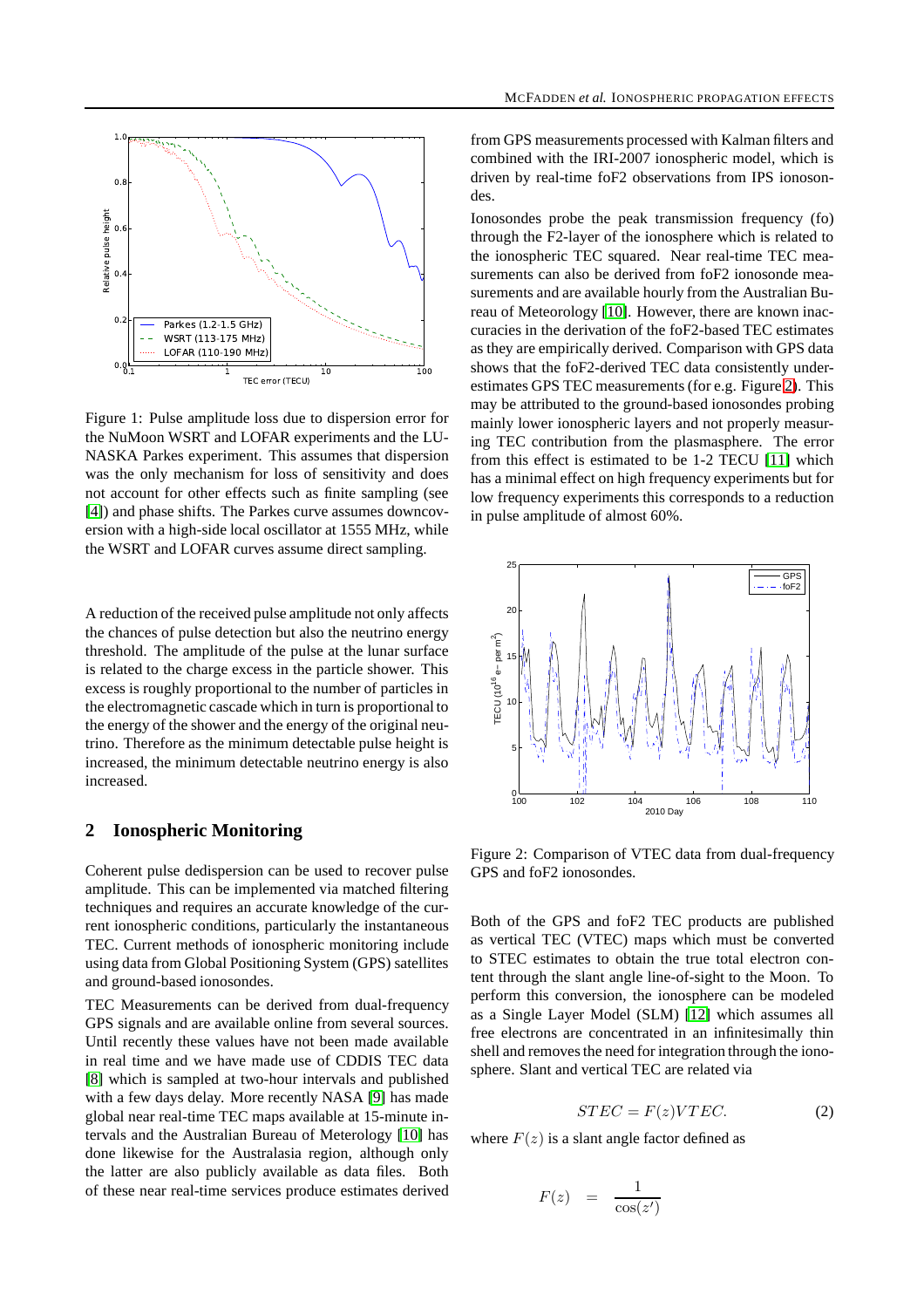$$
= \frac{1}{\sqrt{1 - \left(\frac{R_e}{R_e + H} \sin(z)\right)^2}}
$$

 $R_e$  is the radius of the Earth, z is the zenith angle to the source and  $H$  is the height of the shell (see Figure [3\)](#page-2-0). The CDDIS also use an SLM ionosphere for GPS interpolation algorithms and assume a mean ionospheric height of 450 km. The slant conversion provides a considerable source of error, however, it is difficult to quantify as it is elevation angle dependent and influenced by horizontal gradients in the ionosphere. Combined with interpolation errors and instrumental biases this error can be as high as 3-10 TECU [\[11\]](#page-3-10).



<span id="page-2-0"></span>Figure 3: Parameters of the ionospheric Single Layer Model.

# **3 A New Technique**

New methods of ionospheric monitoring are required particularly for the current low-frequency lunar Cherenkov experiments and, as the solar cycle enters a more active phase, accurate pulse dedispersion will become a more important experimental concern at all frequencies.

We have formulated a technique to obtain TEC measurements that are both instantaneous and line-of-sight to the Moon. Ionospheric TEC can be deduced from the Faraday rotation measurements of a polarised source combined with a geomagnetic field model, which are more stable than ionospheric models (IGRF magnetic field values are accurate to better than 0.01% [\[13\]](#page-3-12)). We propose to use this method with lunar thermal emission as the polarised source which is possible since Brewster angle effects produce a nett polarisation excess in the emission from the lunar limb [\[14\]](#page-3-13).

Traditional methods of planetary synthesis imaging and polarimetry require a complete set of antenna spacings and enough observing time for earth rotation synthesis. Faraday rotation measurements obtained through synthesis imaging will therefore be averaged over the entire observational period and not contain any information on short-term ionospheric structure. Depending on the chosen experimental strategy, the lunar imaging baseline requirements may also conflict with the unique constraints of a lunar Cherenkov experiment. For UHE particle detection, long antenna spacings may be preferred to minimize the level of lunar noise correlation between antennas or short spacings may be used to minimize the relative geometric delays between antennas. To overcome these limitations we have a developed a method of obtaining lunar Faraday rotation estimates in the visibility domain (i. e. without Fourier inversion to the image plane).

Working in the visibility domain relaxes the array configuration constraints and the need for earth rotation synthesis, allowing measurements to obtained in real time. This technique makes use of the angular symmetry in the polarisation distribution of a planetary object such as the Moon. The intrinsic thermal radiation of a planetary object appears increasingly polarised toward the limb, when viewed from a distant point such as on Earth [\[14,](#page-3-13) [15\]](#page-3-14). The polarised emission is radially aligned and due to the changing angle of the planetary surface toward the limb combined with Brewster angle effects. The angular symmetry of this distribution can be exploited by an interferometer so that an angular spatial filtering technique may be used to obtain real-time position angle measurements directly in the visibility domain. Measured position angles are uniquely related to the corresponding uv angle at the time of the observation and comparison with the expected radial position angles, given the current  $uv$  angle of the observation, gives an estimate of the Faraday rotation induced on the Moon's polarised emission. Faraday rotation estimates can be combined with geomagnetic field models to determine the associated ionospheric TEC and subsequently provide a method of calibrating the current atmospheric effects on potential Cherenkov pulses [\[16\]](#page-3-15).

As a preliminary verification, observations of the Moon were taken using the 22-m telescopes of the Australia Telescope Compact Array with a center frequency of 1384 MHz. Using the angular spatial filtering technique, instantaneous position angle estimates were calculated directly in the visibility domain of the lunar data. Faraday rotation estimates were then obtained by comparing these to the expected uv angles and averaged over small time increments to smooth out noise-like fluctuations. Since the received polarised lunar emission varied in intensity over time, there were nulls during which the obtained position angle information was not meaningful. A threshold was applied to remove position angle measurements taken during these periods of low polarised intensity and baseline averaging was performed as each baseline was affected differently by the nulls. The Faraday rotation estimates were converted to estimates of ionospheric TEC via

$$
\Omega = 2.36 \times 10^4 \nu^{-2} \int_{\text{path}} N(s)B(s)\cos(\theta)ds \quad (3)
$$

where  $\Omega$  is the rotation angle in radians, f is the signal frequency in Hz, N is the electron density in  $m^3$ , B is the geomagnetic field strength in T,  $\theta$  is the angle between the direction of propagation and the magnetic field vector and  $ds$  is a path element in m.